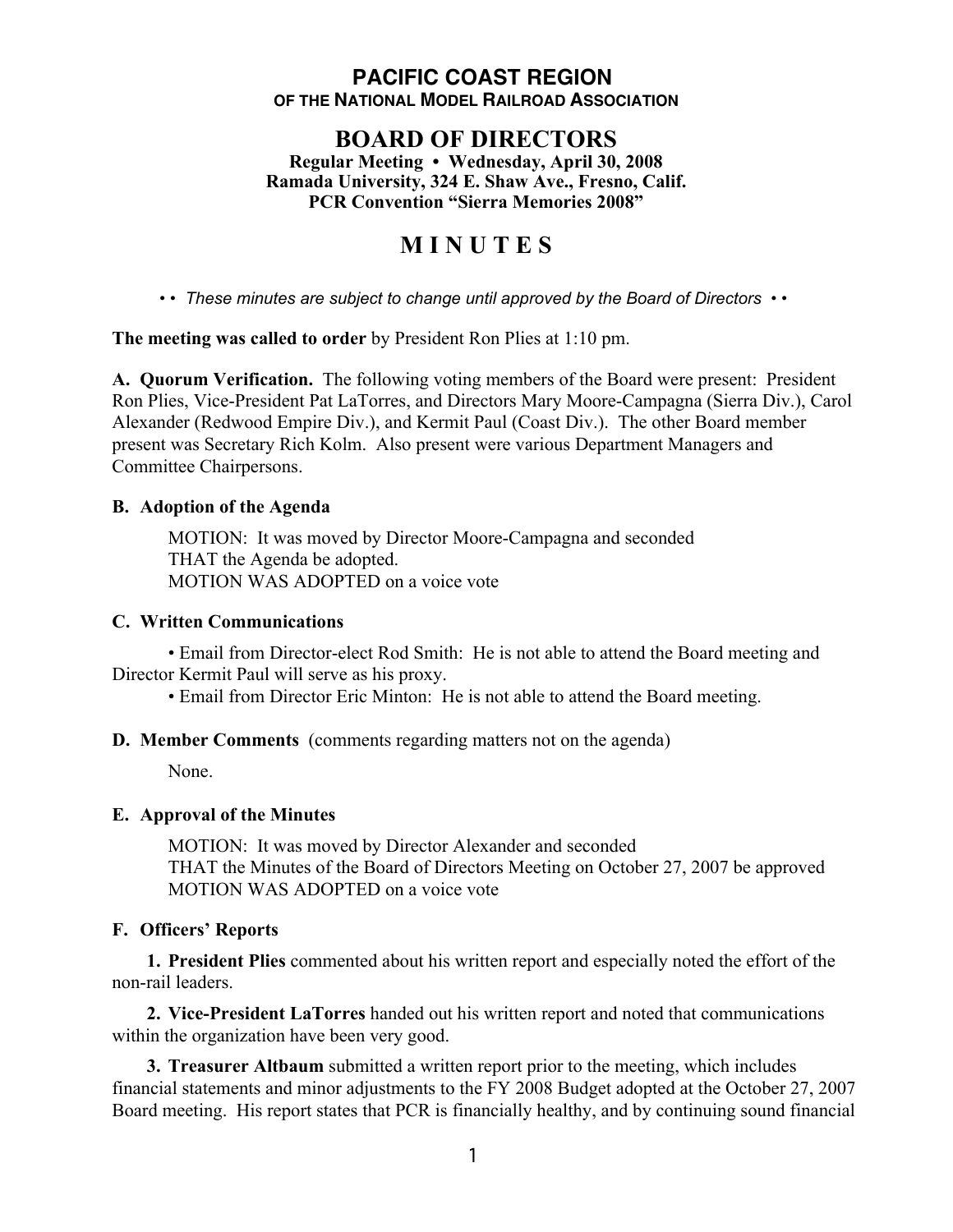planning will continue to be so.

He noted that there is still room in the budget and in the Region's assets for any one-time projects worthy of Region support. All Division Directors are encouraged to continue discussions of this with Division officers and all other members.

His report also includes responses to the discussion of financial accounts and investments at the October 27, 2007 Board meeting. No changes are proposed except to increase the amount of convention funds tied up in a certificate of deposit. Director Alexander commented that the Treasurer's reasoning makes sense, but he believes options other than a certificate of deposit should be investigated.

MOTION: It was moved by Director Alexander and seconded… THAT the Treasurer's Report be accepted. MOTION WAS ADOPTED on a voice vote.

**4. Secretary Kolm**. No report.

#### **G. Directors' Reports**

**1. Daylight Division: Director Wagner** submitted his written report prior to the meeting, which covers recent and upcoming events.

**2. Coast Division: Director Paul** handed out his written report about recent and upcoming events.

**3. Sierra Division: Director Moore-Campagna** said they are trying to include more members in the Division activities, expecially focusing on outlying areas. An example of this was the Jamestown meet last August.

**4. Redwood Empire Division: Director Alexander** said they have moved Division activities to Saturday, instead of Sunday. This has resulted in a slight increase in attendance. The Division is looking for more model railroads to share, even if the owner is not a PCR member. She also said the Division is prepared to make a proposal to host a short PCR convention in 2011 (covered under Item H.4 below).

**5. Hawaiian Division: Director Minton** submitted a report prior to the meeting asking for any suggestions for "encouraging/waking up the Division." There are only 20 members in Hawaii, and 8 of them voted in the recent election of Directors, which is an encouraging sign.

#### **H. Department Reports**

#### **1. Administration Dept.**

• **Budget and Finance Committee**. The status of financial accounts and assets were covered under Treasurer's Report (Item F.3 above).

**• Ballot Committee: Chairperson Jim Providenza** submitted his report prior to the meeting, which covers the ballots received in the election of Division Directors.

## **– John Houlihan** was elected Daylight Division Director

- **Rod Smith** was elected Coast Division Director
- **Mary Moore-Campagna** was re-elected Sierra Division Director
- **Carol Alexander** was re-elected Redwood Empire Division Director
- **Eric Minton** was re-elected Hawaiian Division Director

They will assume office as the first item under New Business later in this meeting.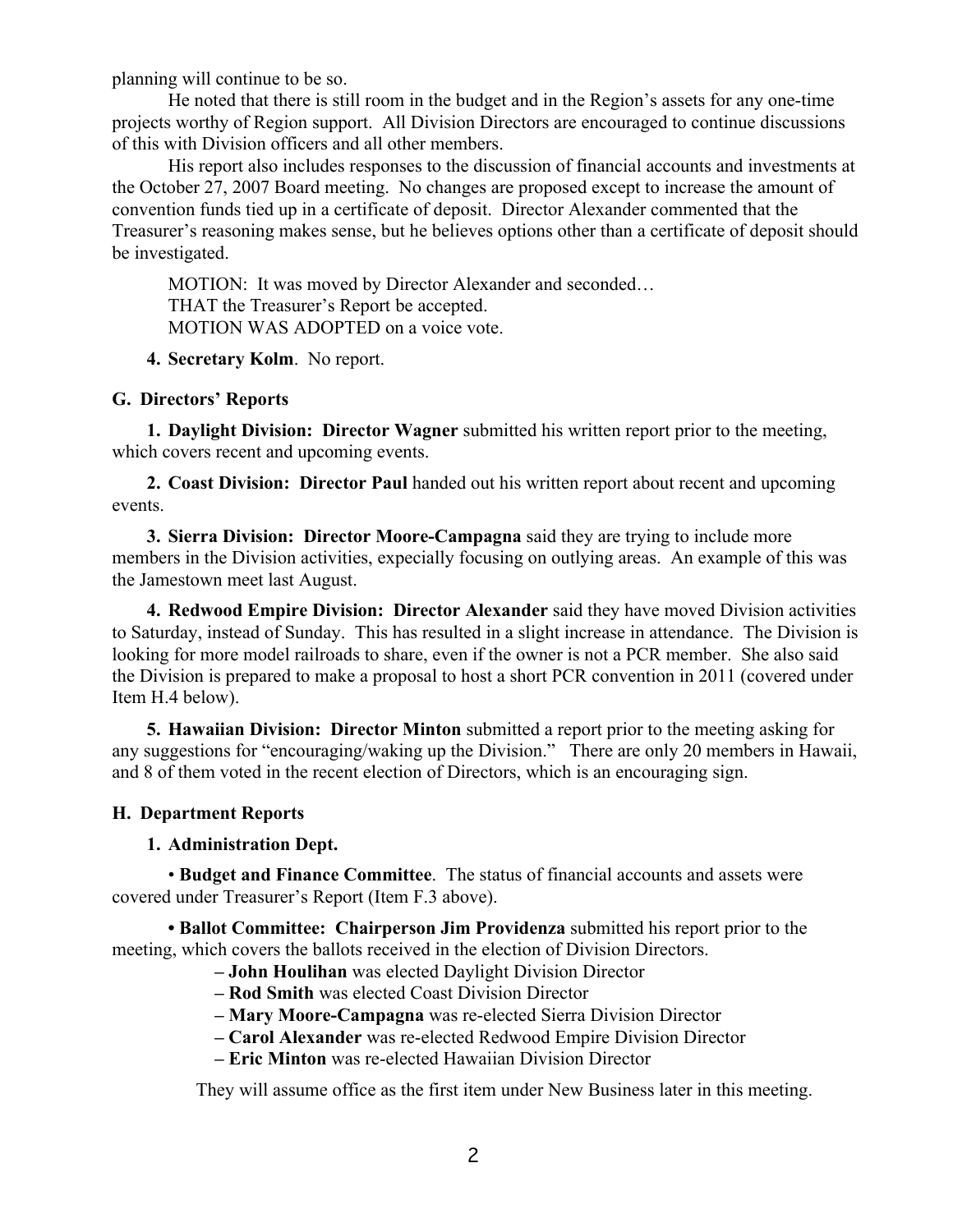MOTION: It was moved by Director Moore-Campagna…

THAT the report of the Ballot Committee Chairperson on the election of Division Directors be accepted and that the ballots be destroyed.

MOTION WAS ADOPTED on a voice vote.

**• Honors Committee**: **Chairperson Ray deBlieck** said it's time to reorder John Allen awards (small harp switchstand). He said the 21st Century Limited funds could be used for this purpose. After a discussion of options and costs there was a motion:

MOTION: It was moved by Director Paul…

THAT the PCR authorizes \$2,500 from the 21st Century Limited funds for purchase of 25 John Allen awards.

MOTION WAS ADOPTED on a voice vote.

**• Storekeeper Steve Skold** submitted his written report prior to the meeting, which covers the current inventory of PCR property.

**• Audit Committee: Chairperson Dennis Stokely** said the audit of financial accounts will be done.

#### **2. Membership Department**

**• Member Services Committee: Chairperson Bob Ferguson** said the NMRA has switched over to its new membership data base system after running in parallel with the old system for six months. Some problems are being resolved; report any problems to him. Members' records of achievements are being reloaded into the new program after being removed a few years ago.

**3. Publications Department: Manager Gus Campagna** said the *Branch Line* and website are moving right along. Many members are pleased with the color photos in the online version of the Branch Line. Format and instructions for the PCR ballot in the *Branch Line* will be resolved.

**4. Convention Department: Manager Dennis Stokely** handed out his written report.

**• 2008 Fresno, "Sierra Memories."** The current convention hosted by Daylight Division has started with 140 pre-registered attendees. Chairperson John Houlihan gave a brief report.

**• 2009 Fremont, "Rails Across the Bay."** The 2009 convention hosted by Coast Division will be at the Marriott Hotel in Fremont. The Chairperson is Chuck Mitchell. The hotel contract is signed, the host committee is in place, and the convention is accepting registrations. The guest room rate is \$89 per night. A room night guarantee of 175 is needed for use of the meeting space without charge. It is important that PCR members who need to stay in a hotel are encouraged to use the convention hotel.

**• 2010 Reno/Sparks**. Sierra Division proposes to host the 2010 Convention to be held in the Reno/Sparks area in late April or early May. Raymond Rich will be Convention Chairperson and already has a core of five committee members in Reno. Jim Long will be Vice-Chairperson and the lead for the "west side of the mountains" committee members. There is a proposal from the Nugget Hotel in Sparks which is being considered along with possible hotel venues in Reno. A two-step Board approval is requested—approve the Reno/Sparks location at this meeting and then approve the dates, hotel, and rates at the mid-year Board meeting.

MOTION: It was moved by Director Moore-Campagna…

THAT the location of the 2010 PCR Convention shall be in Reno/Sparks with specific dates, hotel, room rates, etc to be submitted to the Board for approval at its mid-year (fall 2008) meeting.

MOTION WAS ADOPTED on a voice vote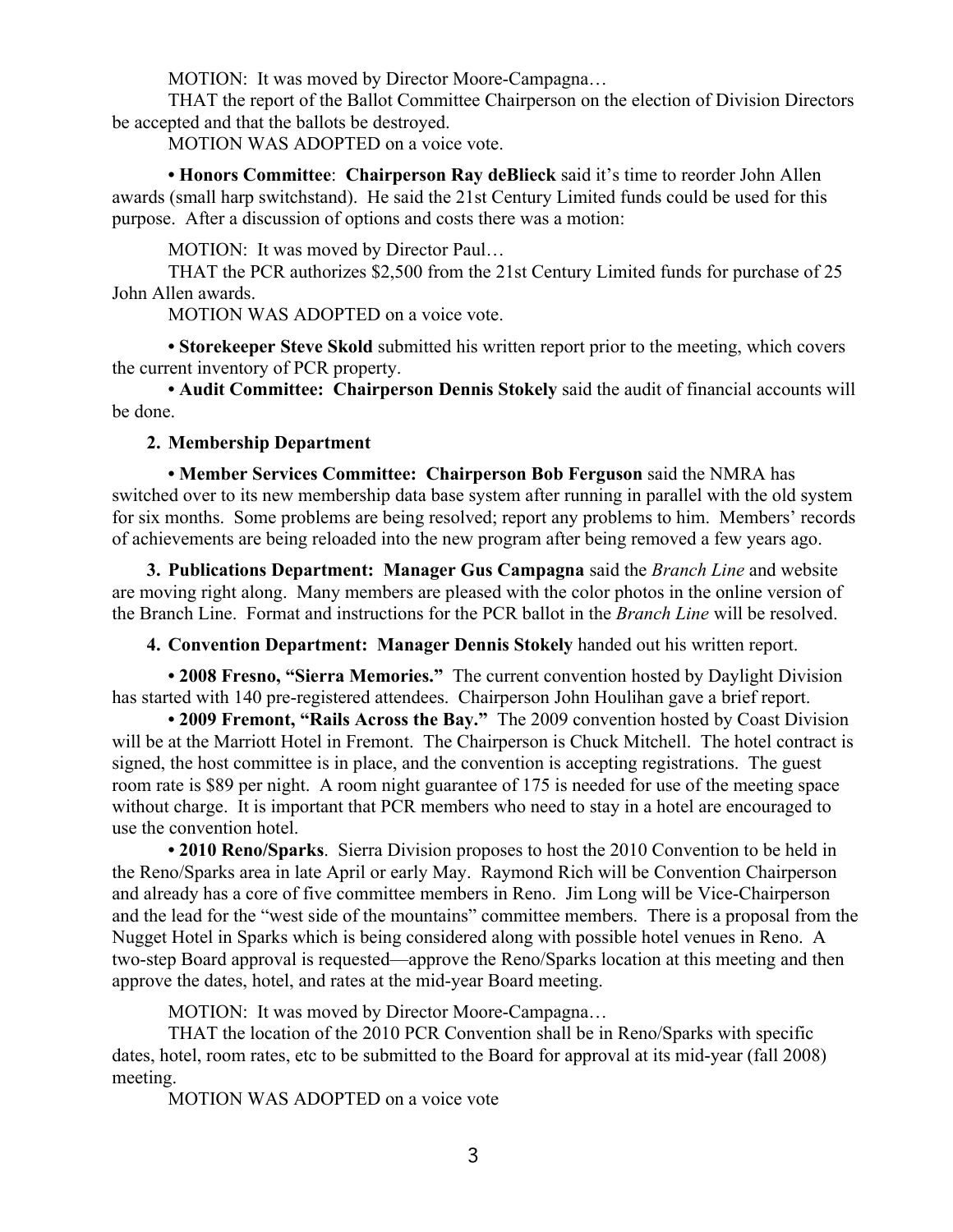**• 2011 Convention.** The Convention Department has been considering several options because 2011 is the NMRA National Convention in Sacramento and Redwood Empire Division has been unable to propose a full PCR convention. The option recommended by Manager Stokely would have Redwood Empire Division host a downsized convention May 13 through 15 with only meeting space and no formal convention hotel. This is similar to what was done in 2000 when the NMRA National Convention was in San Jose. The Annual Business Meeting would be part of the banquet. The joint convention that was being discussed with Pacific Northwest Region (PNR) would have to be moved to 2012 (see below). There was no vote, but the sense of the Board discussion was to proceed with developing this option.

**• 2012 Convention.** A joint convention with Pacific Northwest Region (PNR) was being considered for 2011. Ed Liesse of PNR (present at the Board meeting) was asked to talk to the PNR leadership about moving the joint convention to 2012, which he said he would do. He said their preferred location is Medford, Oregon (Klamath Falls was also a consideration). The plan is for Board meetings and an evening social event on Wednesday, clinics and tours on Thursday and Friday, and Annual Business Meetings and the banquet on Saturday. The Train Show would be run by a separate group, not the regions. Sunday would be a travel day. PCR would be the joint sponsor, not one of the Divisions.

**5. Contest Department: Manager Bill Scott** said he is looking for some way to change the website for changes in the Contest Manual made 3 years ago. Gus Campagna said he would do it.

Director Alexander talked about the contest data base, which he offered to furnish to the Contest Department pro bono provided its use is limited to that specific purpose.

**6. Achievement Program Department**: **Manager Jack Burgess** had no report. President Plies noted that he is expecting to receive his MMR at the NMRA Convention.

**7. Non-Rail Activities Department. Manager Mary Moore-Campagna** said she is trying to move non-rail activities out into the Divisions. She also said the Department needs another source of funding besides the convention registrations each year.

#### **I. Unfinished Business**

**1. Audit of financial accounts.** See Item H.1, Audit Committee, above.

**2. PCR website options and alternatives.** Director Alexander said she will continue to work on this, and in particular will be talking to the Division webmasters.

**3. Review of financial accounts and investments for prudent changes and a proposal to create two checking accounts for conventions.** Treasurer Altbaum responded to this in his written report, which was accepted by the motion approved under Item F.3 above.

#### **J. New Business**

**1. Elected and re-elected Division Directors assume office.** See list of Directors under Item H.1 above. Director Rod Smith was represented by Director-proxy Kermit Paul, and Director Eric Minton was not present.

**2. Hawaiian Division status.** There is no Division organization nor activity. There was a short discussion of the current status --- 20 members scattered over several islands and most are in their 60s or older.

**3. Railroad Prototype Modelers (RPM).** President Plies said he would like to build bridges with the RPM. He suggested providing a room for their meeting at PCR conventions, on Saturday.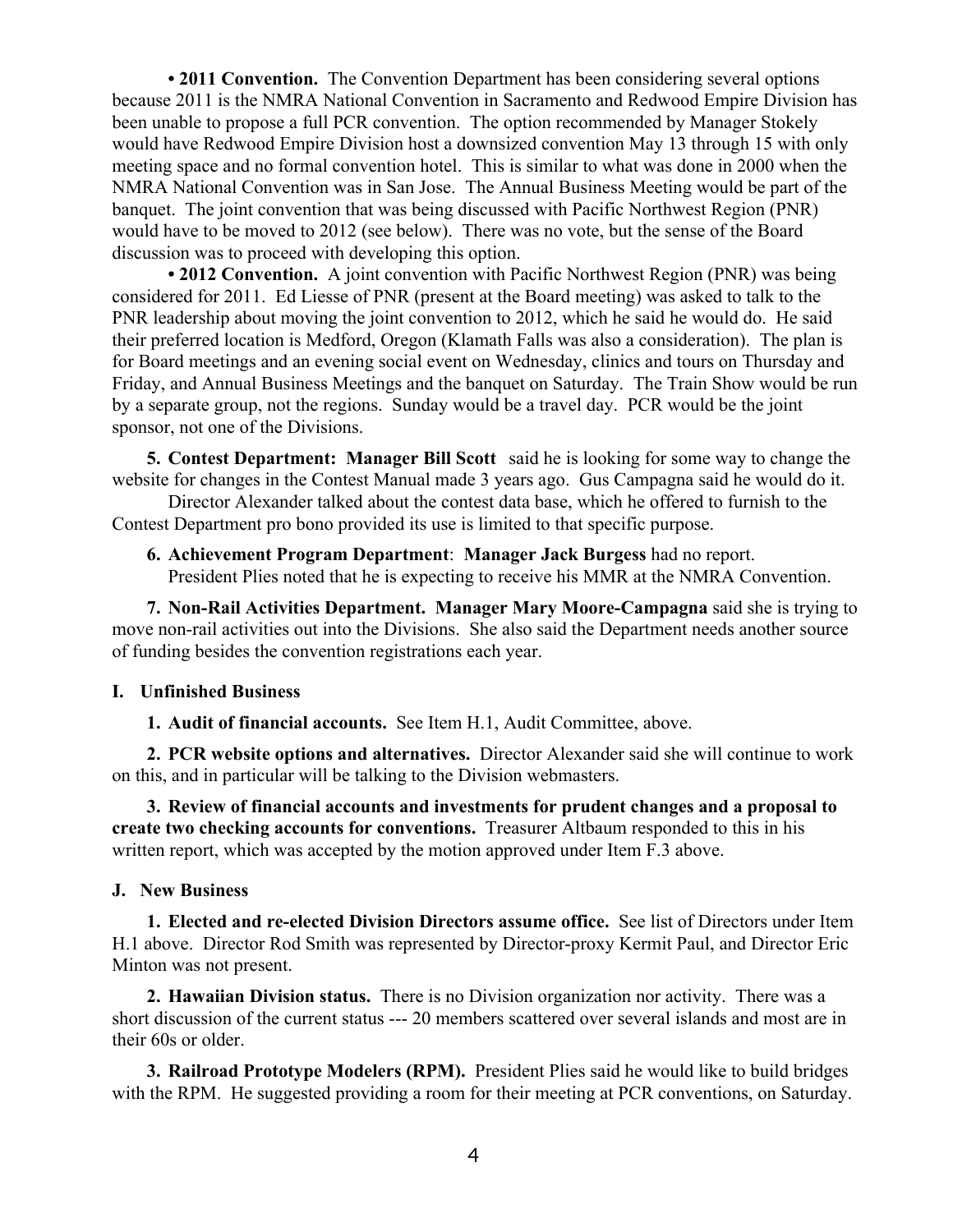RPM is not a formal organization, just a loose knit group of modelers. The issues are having to register for the PCR convention and NMRA insurance coverage.

**4. Improving the PCR logo.** Bill Scott, Contest Department Manager, asked the Board to approve getting a good computer-based graphic rendition of the PCR logo, particularly for use on awards. He was advised to get more information on who might do this and the cost, and bring it back to the Board.

### **K. Budget**

**1. Further consideration of the Budget for FY 2008.** Treasurer Altbaum's report, which includes minor adjustments to the FY 2008 Budget, was accepted by the motion approved under Item F.3 above.

Vice-President LaTorres suggested a meeting between the Budget and Finance Committee and the people responsible for the 21st Century Limited funds to discuss use of the funds for nonrecurring, one-time costs for special projects.

#### **L. NMRA 2011 Convention**

**1. Status of organization and planning.** Ray deBlieck, General Chairman of the Convention, reported that he is close to a contract with NMRA. The Convention Committee has been formed and has met. PCR is not a party in sponsoring the convention, but individual members of PCR are involved.

#### **M. Announcements**

**1. The next Board of Directors meeting** will be on Saturday, October 18 at 1:00 pm at the Marriott Hotel in Fremont.

#### **2. Other announcements.**

**• Convention car collection**. Director John Houlihan is trying to get a convention car collection started. Storage and carrying case(s) are needed. He asked if PCR will accept the collection. This will be on the Agenda for the next Board Meeting.

**• Special Projects Challenge**. Vice-President LaTorres challenged each PCR Officer and Director to bring a proposal to the mid-year Board Meeting for a special project to benefit PCR, involving a one-time, non-recurring expenditure.

**• NMRA** *Scale Rails***.** NMRA Director Bob Ferguson said the NMRA Board of Directors is considering whether Scale Rails should be a separate subscription, as it is now, or a member benefit.

#### **N. Adjournment**

Respectfully submitted,

Rich Kolm, PCR Secretary